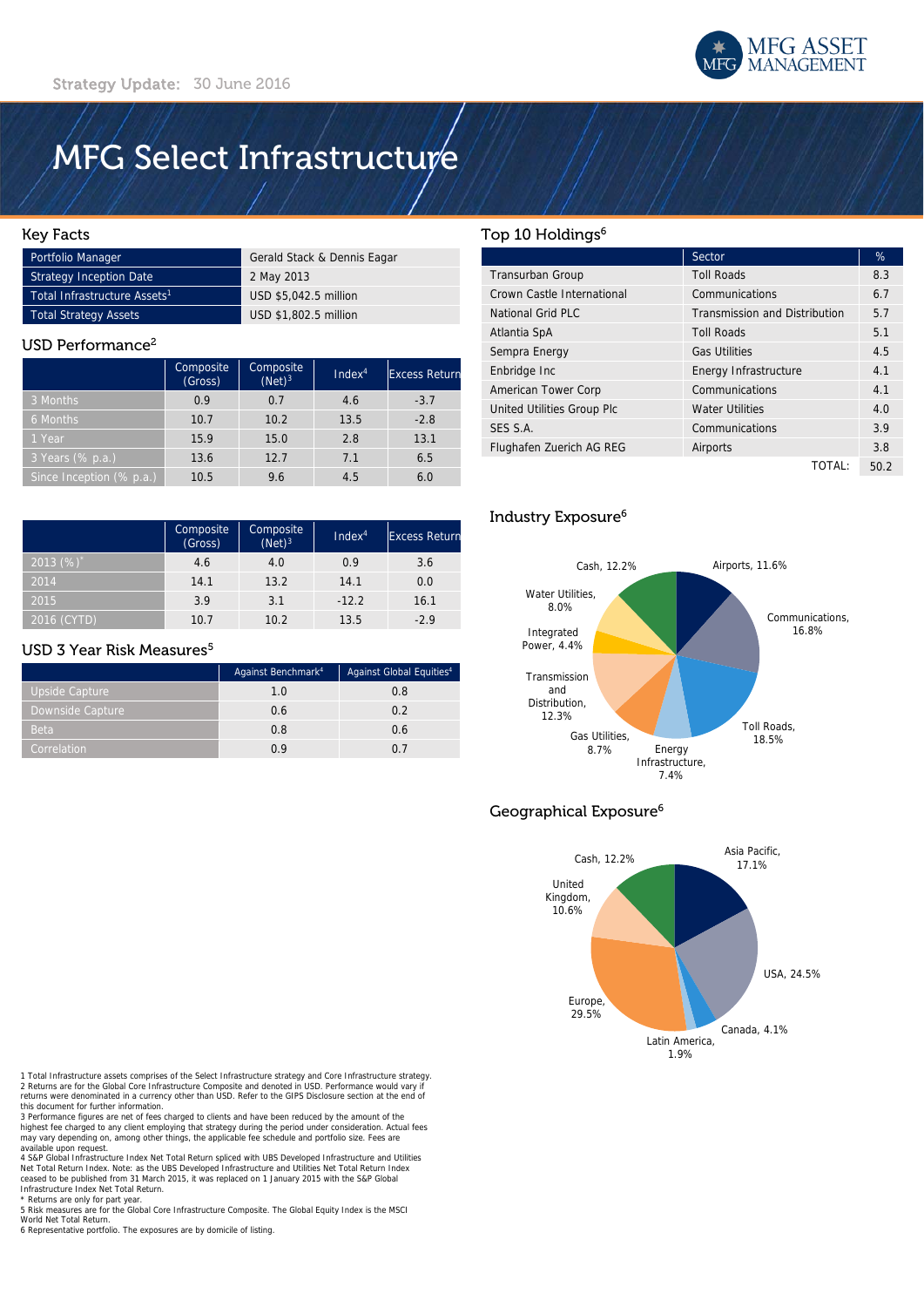# Performance

During the June 2016 quarter, in US dollar terms, the Strategy returned +0.9% before fees. This was 3.7% below the benchmark return of +4.6%. The one-year return for the Strategy was +15.9%. This was 13.1% better than the benchmark return of +2.8%. The Strategy also outperformed global equities by 18.7% over the year to 30 June 2016 with the MSCI World NTR (AUD) Index returning -2.8%.The June quarter saw a rebound in stocks that had been heavily sold off in previous quarters. This particularly applied to competitive power companies, stocks in emerging markets and stocks whose earnings are sensitive to the oil price.

Pleasingly, given the Brexit turmoil, the Strategy's UK holdings delivered the best regional performance with a weighted average return of  $+14.7\%$  (in local currency terms). Clearly, the flight to high quality defensive stocks once again worked in our investors' favour. The Strategy's US, Canadian and Australian exposures also generated strong positive returns that were offset by a poor performance from the Strategy's European holdings. Expressed in local currency terms, the Strategy's investments in utilities delivered a weighted average return of 9.8% for the quarter, while the non-utility stocks returned 2.1%. The most significant contributors to Strategy returns included US tower company, Crown Castle (total shareholder return of 18.4%), UK water utility, United Utilities (+15.2%) and UK electricity transmission company, National Grid (+14.3%).

Performance of the benchmark index (in local currency terms) was positively impacted by its pipelines exposures, which produced an average return of 16.4% for the quarter. Competitive Power companies were also strong with an average return of 8.5%. Examples of companies recovering some of their lost ground over the past year include North American pipeline companies, Targa Resources (up 44.3% in the June quarter but still down 48.4% for the year), The Williams Companies (up 38.5% for the quarter but still down 58.2% for the year) and Veresen (up 28.0% for the quarter but still down 28.2% for the year). Elsewhere, the MLP Index was up 19.7% for the quarter (down 13.1% for the year) while Japanese electricity utilities were down 11.6% for the quarter and 25.0% for the year.

The Strategy's returns for the quarter by sector and region are shown in the following graphs:





# Strategy

The Strategy's investment strategy remains consistent with previous periods and is not expected to change over the long term.

The Strategy seeks to provide investors with attractive riskadjusted returns from the infrastructure asset class. It does this by investing in a portfolio of listed infrastructure companies that meet our strict definition of infrastructure at discounts to their assessed intrinsic value. We expect the Strategy to provide investors with real returns of approximately 5% to 6% over the longer term.

We believe that infrastructure assets, with requisite earnings reliability and a linkage of earnings to inflation, offer attractive, long-term investment propositions. Furthermore, given the predictable nature of earnings and the structural linkage of those earnings to inflation, investment returns generated by infrastructure assets are different from traditional asset classes and offer investors valuable diversification when included in an investment portfolio. In the current uncertain economic and investment climate, the reliable financial performance of infrastructure investments makes them particularly attractive and an investment in listed infrastructure can be expected to reward patient investors with a three to five-year timeframe.

# Topic in Focus – Self Driving Cars  $\theta$ Implications on Toll Roads

Since 2007, our infrastructure portfolios have held material positions in toll road companies. These companies have had exposure to toll roads in Europe, the US, Canada, Latin America and Australia. When valuing these roads, we distinguish between the four different types of roads because of their inherently different traffic growth dynamics, including their sensitivity to economic conditions:

- Urban radial roads:
- Urban orbital roads;
- Urban High Occupancy Toll (HOT) lanes; and
- Inter-urban toll roads.

When valuing these roads we build financial models that forecast traffic usage through to the end of the contracted concession period. In some cases, this can be more than 50 years. The advent of driverless cars therefore raises questions as to the impact of this rapidly developing technology on toll road traffic volumes.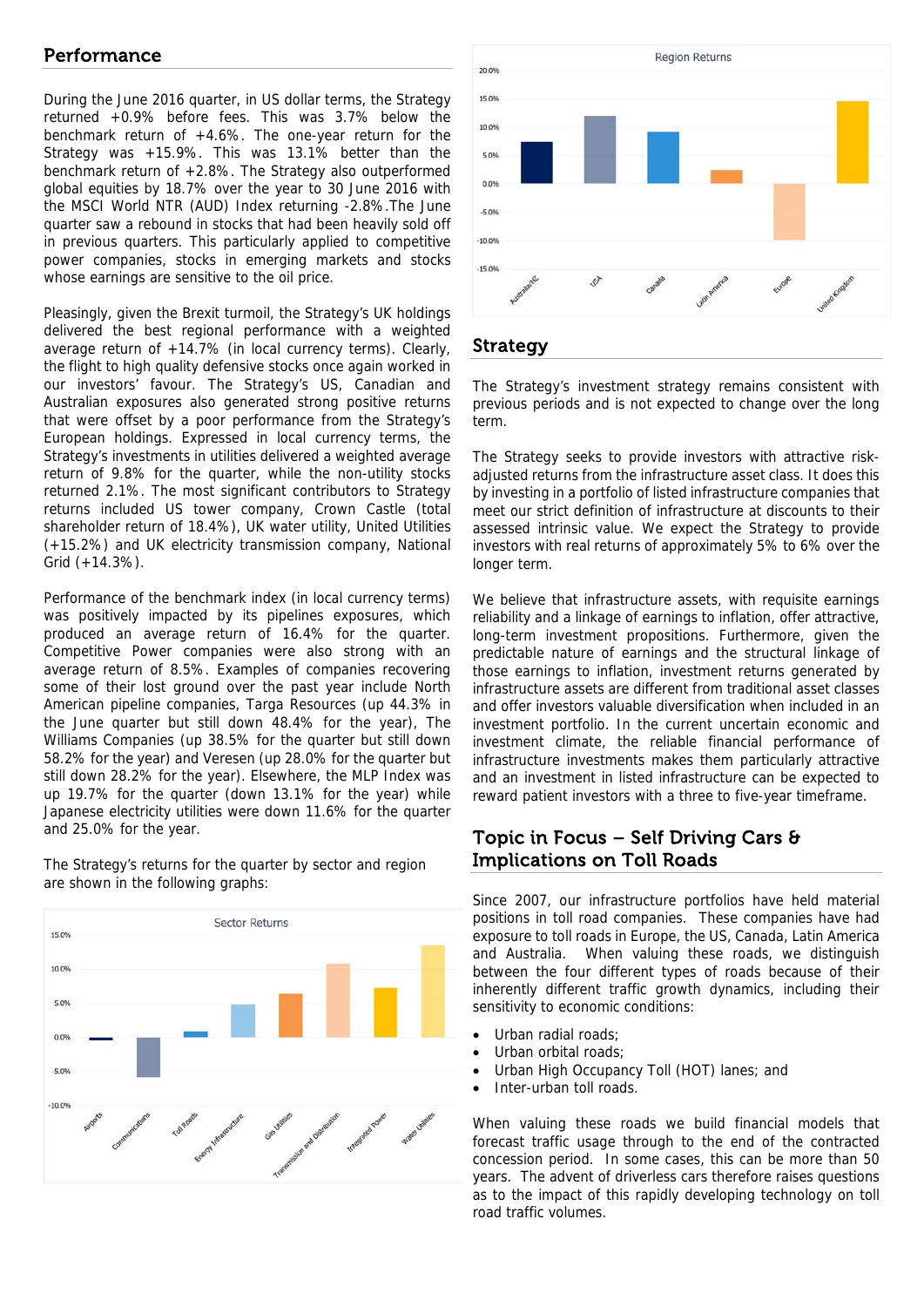Rapid advances in technology are set to deliver a transformation from driver-controlled to automated and semiautomated forms of vehicle operation. While the basic technology for driverless cars already exists, the shift to driverless cars will clearly take some time to occur and there are a myriad of social, regulatory and legal issues that need to be addressed before they become ubiquitous. But in the meantime, the technology will develop and will inevitably impact toll road usage.

Based on our analysis, we expect the development of driverless cars to provide a boost to toll road traffic and earnings over the next 10-20 years. However, beyond that period the impact on usage of toll roads is difficult to predict and may even be negative. We explain our thinking in the following discussion.

### **Autonomous Vehicles**

Cars are currently being produced that have Autonomous Vehicle (AV) capability. This means they have the capability to allow the driver to relinquish complete control over the vehicle in certain circumstances and are smart enough to know when conditions do not allow that to occur, e.g. when lane markings are confusing or non-existent.

AVs are not driverless cars. Driving an AV allows the driver to hand over control of the vehicle but requires the driver to be ready to take back control of the car when needed. The vehicle will automatically keep a safe distance between itself and surrounding vehicles and, if needed, can change lanes. It will do all those functions more safely than a human – indeed road safety authorities are supportive of the adoption of AV technology because of the expected safety benefits.

So while the driver will still need to be behind the wheel and attentive to what is happening, the driving experience will generally be more relaxed, less stressful and safer than in non-AV vehicles.

While there are a raft of legal and regulatory issues that need to be resolved before driverless cars become a reality, there are complex social/ethical issues that are even more important in the use of this technology. This is perhaps best illustrated when an AV is being used in a suburban street environment. In that situation, it is entirely possible that the vehicle would have to make a decision between running over a person that has moved into the path of the car or swerving into the path of a vehicle coming in the opposite direction, potentially putting the lives of the occupants of the AV at risk. Such "life and death" questions will take some sorting out!

In the context of such difficult issues, it is not surprising that the current thinking among road safety authorities is that AV usage is likely to be restricted only to motorways for some years to come. This is because:

- Generally motorways have better and more consistent road markings and signage; and very importantly
- There is only very limited scope for an AV to be faced with situations that are difficult to predict in advance, e.g. a person running in front of the vehicle.

# **The Future**

So in the shorter term, we believe that the tolled motorways are likely to benefit from AV technology because it will enhance the appeal to using the toll road over the free, non-motorway alternatives. Initially, that benefit will be marginal because relatively few cars will have AV capability. But over the next decade and beyond, as AV technology is rolled out in more and

more cars, it is likely to be material. As the following diagram illustrates, a recent University of Minnesota study forecast that within 15 years almost 60% of the USA vehicle fleet would have either complete or limited self-driving capability, rising to 90% by  $2040^1$ .

Their forecasts are shown in the following graph which uses vehicle automation levels as defined by the National Highway Traffic Safety Administration of the USA being:

- Level 4 Complete self-driving automation
- Level 3 Limited self-driving automation (an AV)
- Level 2 Combined function automation
- Level 1 Function specific automation
- Level 0 No automation



Source: University of Minnesota, Levinson, The End of Traffic and the Future of Transport Funding (August 2015).

So, we do not see AV technology as being a disruptive technology that could have a negative impact on traffic growth on the toll roads in the next decade. Quite the opposite – while ever its use is limited to motorway conditions, the toll roads are expected to be net beneficiaries.

The increasing usage of AV technology on motorways will also benefit toll roads in two other important ways:

- It will reduce traffic congestion on the toll roads because some congestion is caused by the poor behaviour of human drivers when changing lanes, breaking or accelerating. It will also reduce the number and severity of accidents frequently a cause of severe congestion on the toll roads; and
- It will increase the capacity of the toll roads, particularly in peak periods. Toll roads currently can handle around 2,200 vehicles per lane per hour. A recent study by the University of California<sup>2</sup> concluded that full penetration of AV could see this capacity double. This is because vehicles will be able to travel much closer together at much higher speeds in much thinner lanes than is currently the case. A different study by Tientrakool et al<sup>2</sup> found that a 50% presence of AVs in the traffic mix can increase highway capacity by 80%. While these studies may prove to be optimistic, there is no doubt that the increase in capacity will be meaningful particularly for urban toll roads which are already capacity constrained during peak periods. This capacity benefit can be phased in over time by the creation of AV only lanes on the toll roads

Longer term, we expect that this improvement in capacity will also be experienced by the free roads running parallel to the toll road, thereby reducing congestion on the free alternative and removing the incentive for drivers to use the toll road. So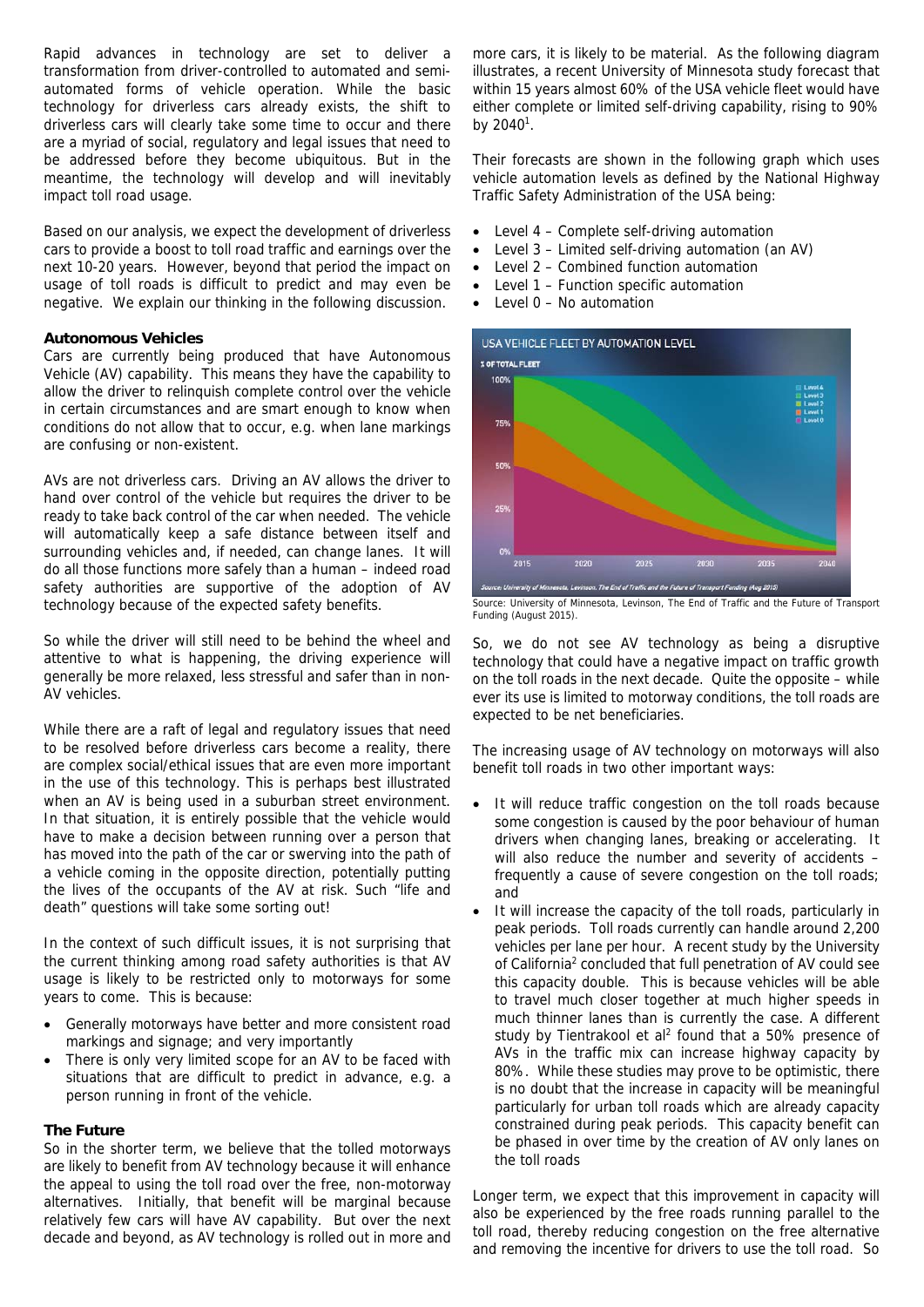when AV technology is allowed to be used on non-motorways, there is likely to be a negative impact on toll road usage, at least until the free alternative roads become congested again.

# **Driverless Cars**

The ultimate form of AV is a driverless car. Such a vehicle would be configured completely differently from today's vehicles. It would have no steering wheel or other controls and seats would be configured to best suit the needs of the occupants at the time. Driverless cars:

- Would allow the occupant to use the travel time productively or enjoy a greater range of entertainment experiences including video/TV/computers;
- Would allow greater interaction between occupants; and
- Would provide enhanced mobility to those in our society currently incapable of driving a car, e.g. the old, infirm and young would be able to use the car without assistance.

Driverless cars will increase the capacity of both toll roads and their free alternatives as automotive networked intelligence results in optimising traffic flow, less accidents, and automatic rerouting. Ultimately roads may not even need traffic signals, lane markings or speed limits. The fact that a driverless car trip will be an opportunity to be entertained will also reduce the utility of the time saved by using a toll road, i.e. drivers will be less inclined to spend \$5 or \$10 on the toll road to save, say, 15 minutes. Alone these developments are negative for toll roads given that usage of a toll road is almost entirely dependent on the actual or perceived time and reliability benefits of using the toll road.

However, driverless cars will also increase the demand for trips by reducing frictions to taking trips, introducing empty trips, and taking share from other modes.

A study by Princeton University<sup>4</sup> forecasts that 1) vehicle miles driven is likely to increase by between 5% and 20% when AVs reach 50% market penetration, and 2) when fleet penetration of driverless and AV cars reaches 95% vehicle miles driven is expected to increase by 35%. The same study forecasts that this will be around 2040, well within the forecast period of toll roads in our investment universe.

The era of driverless cars is also likely to be associated with much lower levels of car ownership. It will simply be more economic to participate in some form of sharing arrangement that allows much greater utilisation of vehicles than to have a privately owned vehicle remaining idle. Again this is likely to lead to an increase in vehicle miles driven as it will decrease average trip costs.

Another study by academics at the University of Southern Florida showed that empty trips alone would increase total miles driven by at least 10%. These trips would arise because shared cars would drop off a passenger and drive empty to pick up the next occupant.

As an aside, it would appear that the clear losers of driverless cars would be the owners of parking stations and those making a living driving vehicles (at present, there are about 3.5m truck drivers in the US, forming the largest job category in 29 states).

We believe there is significant potential for disruptive technologies to materially impact a range of industries. We know with certainty that none of the above quoted studies will be absolutely correct. We expect AV and driverless cars will generally be positive for the earnings of toll roads, and

particularly urban toll roads, over the next 10 to 20 years, but we have not changed any of our traffic forecasts to reflect this until we have greater certainty about how, and more importantly when, these developments will take place.

The long-term impact on toll roads will depend on the balance of the positive impact of the additional trips created by driverless cars and the negative impact of the additional capacity that is created on the free roads by the growth of driverless cars.

<sup>1</sup> University of Minnesota, "The End of Traffic and the Future of Transport Funding", Aug 2015

2 Shaldover et al, "Impacts of Co-operative Adaptive Cruise Control on Freeway Traffic Flow", University of California, 2012. <sup>3</sup> Tientrakool, Patcharinee, Ho, Ya-Chi, and Maxemchuk, Nicolas M., 2011, "Highway Capacity Benefits from Using Vehicle-to-Vehicle Communication and Sensors for Collision Avoidance," Vehicular Technology Conference (VTC Fall) 2011 IEEE.

4 Bierstedt et. Al., "Effects of Next-Generation Vehicles on Travel Demand and Highway Capacity", Princeton University, 2014